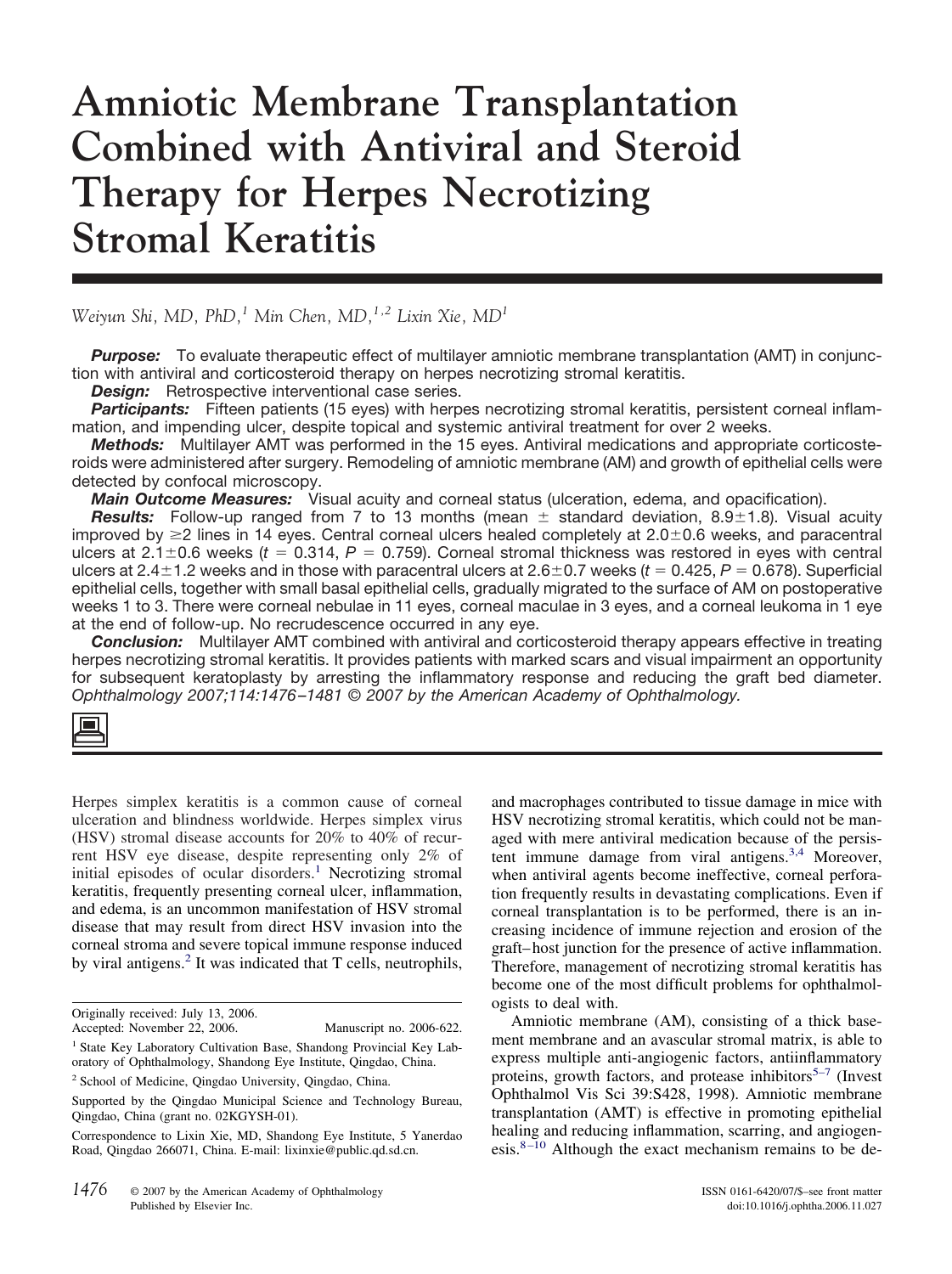fined, it is known that basement membrane may help to epithelialize by promoting adhesion, proliferation, and differentiation, and the stromal matrix is effective in suppress-ing inflammation and scarring.<sup>[11](#page-4-0)</sup> For corneal ulcers caused by neurotrophic matter or others, the actions mentioned above are very desirable. Indeed, single-layer and multilayer AMTs have been used successfully to treat these ulcers. $8-15$ 

We report a series of patients with herpes necrotizing stromal keratitis who were treated successfully with AMT combined with antiviral and corticosteroid therapy.

# **Patients and Methods**

Fifteen patients (15 eyes) with herpes necrotizing stromal keratitis were referred to our institution from April 2003 to March 2005. Nine were male and 6 female, with an age range of 30 to 59 years (mean  $\pm$  standard deviation, 47.0 $\pm$ 6.9). All patients visited us within 2 weeks after onset of keratitis. Diagnostic criteria were based on previous reports.<sup>16,17</sup> Briefly, the majority of patients had a history of recurrent episodes of corneal disease. Ocular manifestation was necrotizing corneal ulceration with dense infiltration of edematous stroma. These patients had been predisposed to antiviral treatment in other hospitals, but clinical appearance became complicated because of inappropriate drug use due to misdiagnosis. Dendritic lesions developed into stromal ulcers in 11 eyes for the administration of topical steroids (7 eyes) or antibiotics (4 eyes). The other 4 eyes also had deepened ulcers due to the combined medications.

All ulcers were more than 4 mm in diameter and one fifth of corneal stroma in depth without descemetocele, which persisted in 6 eyes and deteriorated in 9 eyes after 2-week systemic and topical antiviral medications at our institution. Smears and cultures of necrotic corneal tissue were made to rule out bacterial and fungal infections. An impression cytological examination was employed for the confirmation of HSV antigens. Impression cytology specimens were stained with an immunoperoxidase assay, using a polyclonal antibody to HSV-1, to detect HSV-1 antigen. We slightly modified the previously reported methods[.18,19](#page-5-0) Biopore membrane (Millipore Corp., Bedford, MA) was pressed gently on the ulcerated corneal surface for 5 seconds, with contralateral healthy eyes as controls, and harvest cells were fixed by air drying. The specimens, mounted on plastic tube, were incubated with prediluted (1:70) primary antibody (rabbit anti-HSV type I, Dako, Glostrup, Denmark) and secondary antibody conjugated with horseradish peroxidase at 37 $\degree$  C for 20 minutes. Then 50  $\mu$ l of diaminobenzidine substrate was added and incubated for 2 minutes at room temperature. Light microscopy was used to examine the staining results.

Written informed consent was obtained from each patient. Amniotic membrane was prepared and preserved as previously reported, with minor modifications[.20](#page-5-0) All surgeries were performed by the same surgeon. Topical anesthesia was given before cellular debris and necrotic corneal tissue were removed from the base and wall of the corneal ulcer. Human AM was placed with basement membrane side up, layer by layer, to fill up the ulcer and cover the defect, and cut to a graft larger than the corneal ulcer by trimming off excess parts. After the graft was secured to the edge of ulceration with interrupted 10-0 nylon sutures, the knots were cut short but not buried into corneal stroma to avoid AM detachment at the time of suture removal. Finally, another superficial AM patch was sutured onto the surface to cover the entire cornea with a continuous 10-0 nylon suture placed within 1 mm of the limbus

and 8 to 10 interrupted sutures at superficial sclera. No bandage contact lens was used.

Postoperatively, all eyes were given 1% tobramycin and dexamethasone eyedrops (Alcon, Puurs, Belgium) every 2 hours, pranoprofen eyedrops (Senju, Osaka, Japan) 4 times daily, and 1% tobramycin and dexamethasone ointment (Alcon) at night. Topical 0.1% acyclovir (Shandong Lukang Cisen Pharmaceutical Co. Ltd., Jining, China) was administered 4 times daily for 2 weeks and 2 to 3 times daily thereafter until 2 months after surgery. Corticosteroid drops were reduced to 4 times daily after 1 week and tapered off within 1 month. Corticosteroid ointment was terminated at approximately half a month. Systemic acyclovir was administered 5 times daily for 7 days including preoperative application (40 mg/kg) and for the following 1 to 3 months (20 mg/kg). The specific duration and frequency of administration depended on the individual sensitivity and prognosis of corneal disease.

All patients were examined weekly within the first preoperative month and monthly thereafter. Postoperative examination included visual acuity (VA), intraocular pressure, corneal status (ulceration, edema, and opacification), and AM transformation. Fluorescein staining was used for detection of corneal epithelial defects, and confocal microscopy was performed to determine the AM remodeling and growth of epithelial cells.<sup>21</sup> Relying on extents of corneal opacification, we divided it into corneal nebula (iris details visible), corneal macula (iris details partially obscured), and corneal leukoma (iris details obscured).

Student's *t* test was used to compare healing time of corneal ulcers and restoration of stromal thickness, respectively.  $P<0.05$ was considered statistically significant.

## **Results**

Immunopathological staining produced positive results in 6 eyes, whereas no viral antigen was found in the specimens of the fellow eyes. The patients were followed up for 7 to 13 months (mean  $\pm$ standard deviation, 8.9 $\pm$ 1.8). At the last visit, VA improved  $\geq$ 2 lines in 14 eyes. Another eye had VA of below 20/400 for the presence of corneal leukoma, which was attributed to the preoperative ulcer located on the central cornea involving the deep stroma. Intraocular pressures were  $15.1 \pm 1.8$ ,  $16.5 \pm 1.1$ , and  $15.9 \pm 2.3$  mmHg on postoperative days 7, 15, and 30, respectively. Suture removal was started at postoperative 7 to 10 days, when the superficial AM patch dissolved, and was completed at 20 days for the remaining inferior AM grafts.

In eyes with superficial corneal ulcers, stromal edema subsidized at 10 days, whereas it required more than 20 days for deep corneal ulcers. Referring to negative fluorescein staining, central corneal ulcers healed completely at  $2.0\pm0.6$  weeks and paracentral ulcers at  $2.1 \pm 0.6$  weeks ( $t = 0.314$ ,  $P = 0.759$ ). It took  $2.4 \pm 1.2$  weeks for central ulcers and  $2.6 \pm 0.7$  weeks for paracentral ulcers to restore corneal stromal thickness  $(t =$  $0.425$ ,  $P = 0.678$ ). Although paracentral ulcers were more severe than central ones, no obvious difference was observed in the healing of corneal ulcers and cessation of stromal edema. Hypopyon in 2 eyes was absorbed completely on postoperative days 10 and 12, respectively. There were corneal nebula in 11 eyes, corneal macula in 3 eyes, and corneal leukoma in 1 eye at the end of follow-up. No recrudescence occurred in any eye. The outcomes are shown in [Table 1](#page-6-0) (available at [http://aaojournal.](http://aaojournal.org) [org\)](http://aaojournal.org) and [Figures 1](#page-2-0) to [3.](#page-3-0)

Clear structure of AM grafts without inflammatory cell migration was seen readily by confocal microscopy on postoperative day 7. Healthy superficial and basal epithelial cells surrounding a corneal ulcer gradually migrated to the AM surface on postoper-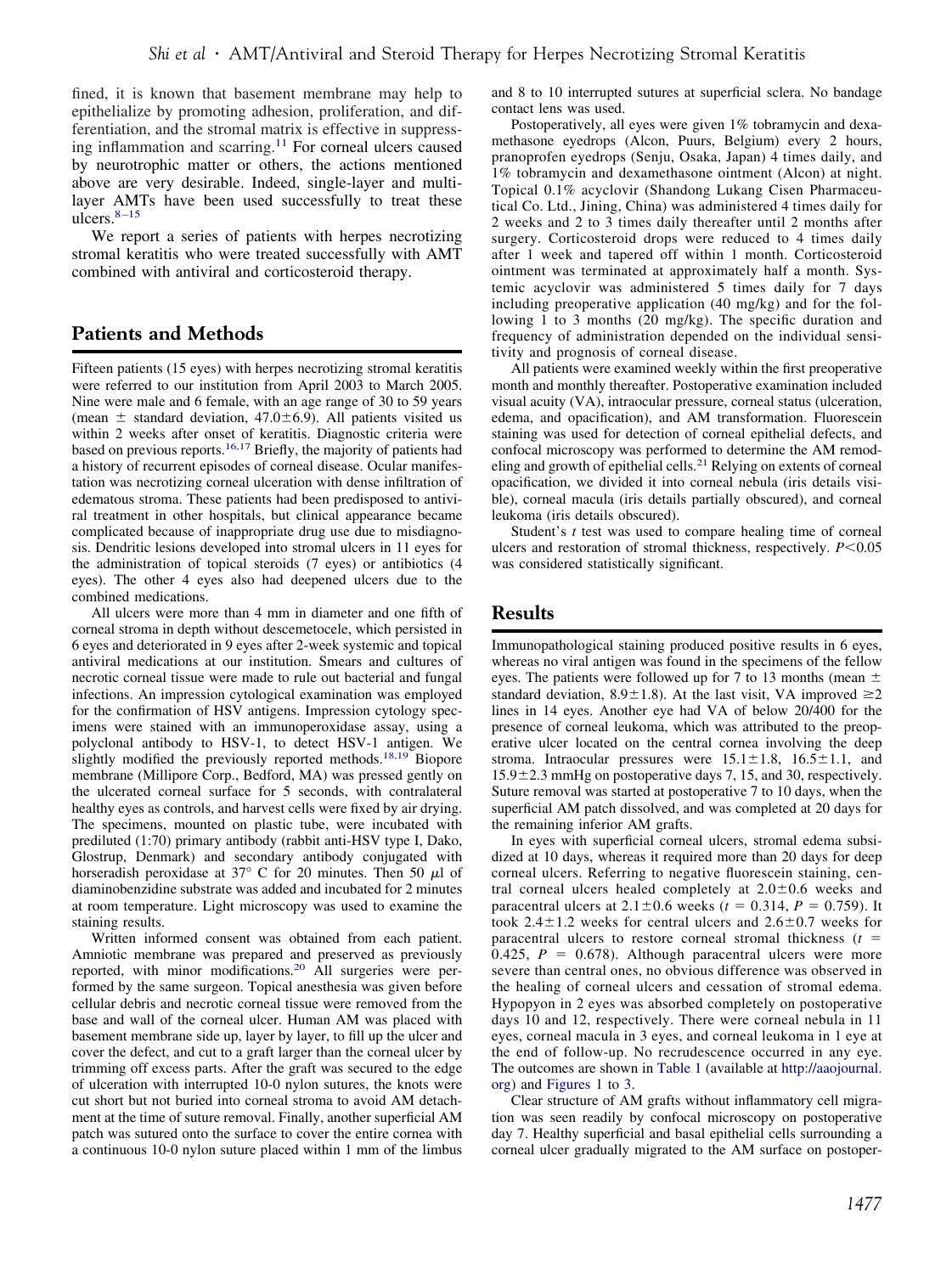<span id="page-2-0"></span>

**Figure 1.** Patient 1. **A**, Paracentral corneal ulcer. **B**, Edematous corneal stroma and multilayer amniotic membrane grafts overlaying corneal ulcer. **C**, Inferior amniotic membrane graft in place and healing of corneal ulcer on postoperative day 15.

ative weeks 1 to 3. Confluent layers of flat and polygonal epithelial progenitor cells regenerated and overlaid on the AM surface, whereas AM covered the corneal ulcer, in a sandwich configuration. Subsequently, AM gradually remodeled and dissolved within no more than 2 months.

## **Patient 10**

A 48-year-old man with a history of repeated red eye presented with foreign body sensation and blurred vision in his left eye for over 2 weeks. He had suffered from similar symptoms with spontaneous relief 6 times. At the onset of this attack, from the misuse of topical steroid in the other hospital, dendritic lesion rapidly progressed into stromal ulcer. Upon referral to our institution, impression cytological examination showed positive HSV antigen [\(Fig 3A](#page-3-0)). There was a severe paracentral ulcer,  $5\times9$  mm in diameter and extending to two thirds of the inferior stroma in depth, with an irregular surface [\(Fig 3B](#page-3-0)). Despite topical and systemic antiviral medications for more than 1 week, the corneal ulcer continued to deteriorate. After multilayer AMT, the superficial AM patch dissolved on postoperative day 10 [\(Fig 3C](#page-3-0)). Corneal ulcer healed at 3 weeks with the AM graft in a good position [\(Fig 3D](#page-3-0)). A stable ocular surface



**Figure 2.** Patient 9. **A**, Superficial corneal ulcer coupled with local infiltration. **B**, Inferior amniotic membrane graft with negative fluorescein staining on postoperative day 10. **C**, Formation of corneal scarring on postoperative month 3.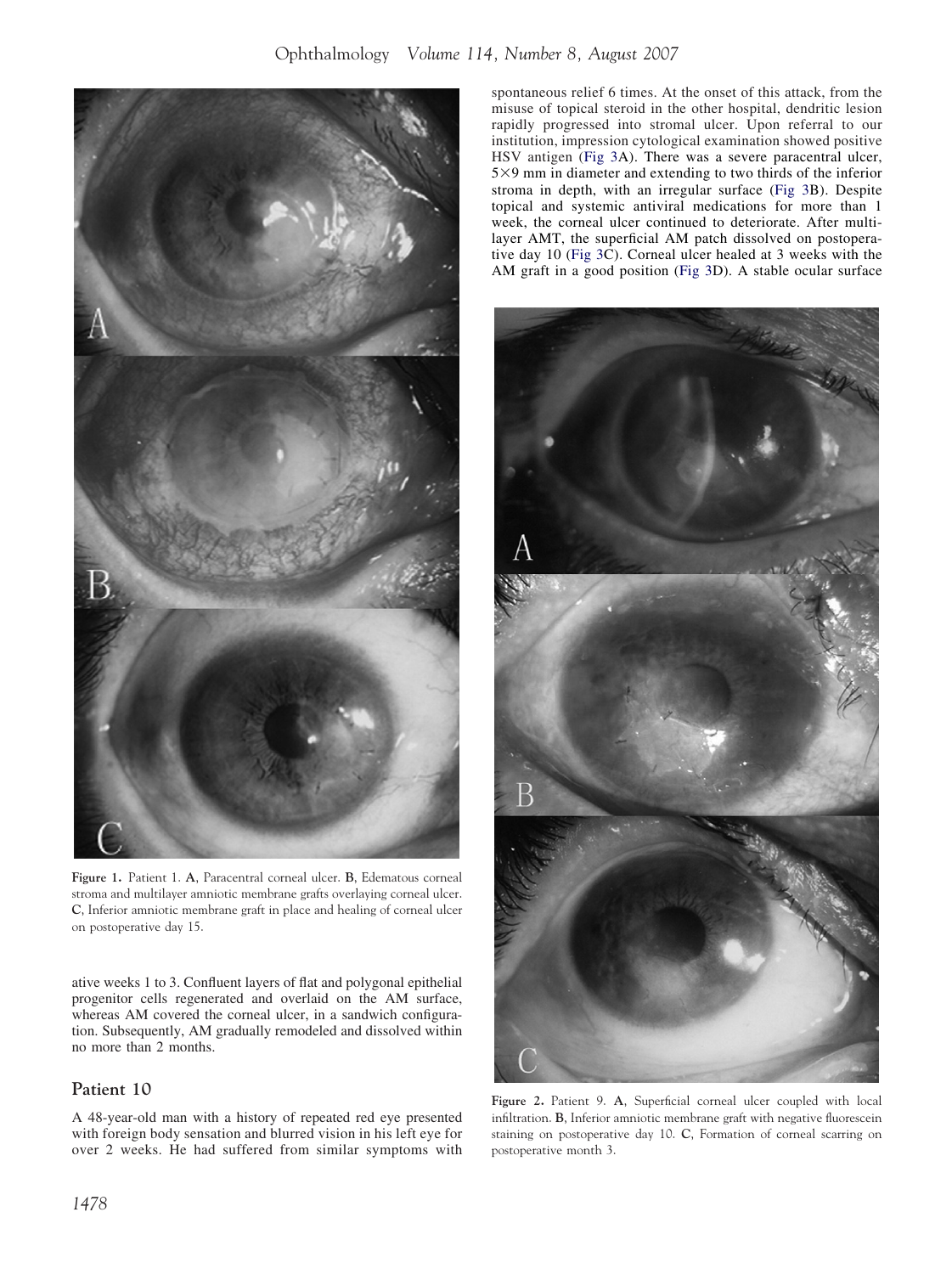*Shi et al* AMT/Antiviral and Steroid Therapy for Herpes Necrotizing Stromal Keratitis

<span id="page-3-0"></span>

**Figure 3.** Patient 10. **A**, Positive purple staining of herpes simplex virus antigen by impression cytology (arrow). **B**, Temporal corneal ulcer and edematous stroma. **C**, Presented inferior amniotic membrane graft and dissolved superior amniotic membrane patch. **D**, Healing of corneal ulcer, thinning and transparent amniotic membrane on postoperative day 20.

and irregular nebula were observed 3 months later. Visual acuities were counting fingers before surgery and 20/40 on postoperative month 5.

#### **Patient 11**

A 45-year-old woman presented photophobia and irritation in her right eye for over 20 days due to unknown reasons. It had been misdiagnosed as bacterial keratitis before referral to our institution, and corneal ulcer exacerbated with antibacterial medications. She had experienced the same episode 2 times. On examination, an irregular central ulcer with keratic precipitates and hypopyon was observed. We performed corneal scrapings at the time of admission and excluded bacterial and fungal infections. Multilayer AMT was performed 5 days after admission. Antiviral agents and topical corticosteroid were given. Profound regression of corneal inflammation and rapid closure of epithelial defects were found on postoperative day 15. Hypopyon was absorbed on postoperative day 10. Corneal ulcer healed 2 weeks after the suture removal, when there was gradual dissolution of the superficial AM layers. Visual acuity improved from preoperative 20/400 to 20/50 at the end of follow-up.

#### **Discussion**

As previously reported,  $17,22$  the management of herpes necrotizing stromal keratitis started from making a correct diagnosis by ruling out bacterial and fungal infections and confirming the diagnosis on the basis of the history of recurrent episodes and the clinical presentation. Most important is that these cases must be responsive to antiviral medications under the condition that reliable experimental assays are lacking. Impression cytological examination in combination with immunopathological examination has significant advantages in the diagnosis of superficial rather than stromal herpetic keratitis.<sup>[18,19,23](#page-5-0)</sup> In this study, positive HSV antigen was easily detected in cases with a disease history of a dendritic episode. For those suspicious of bac-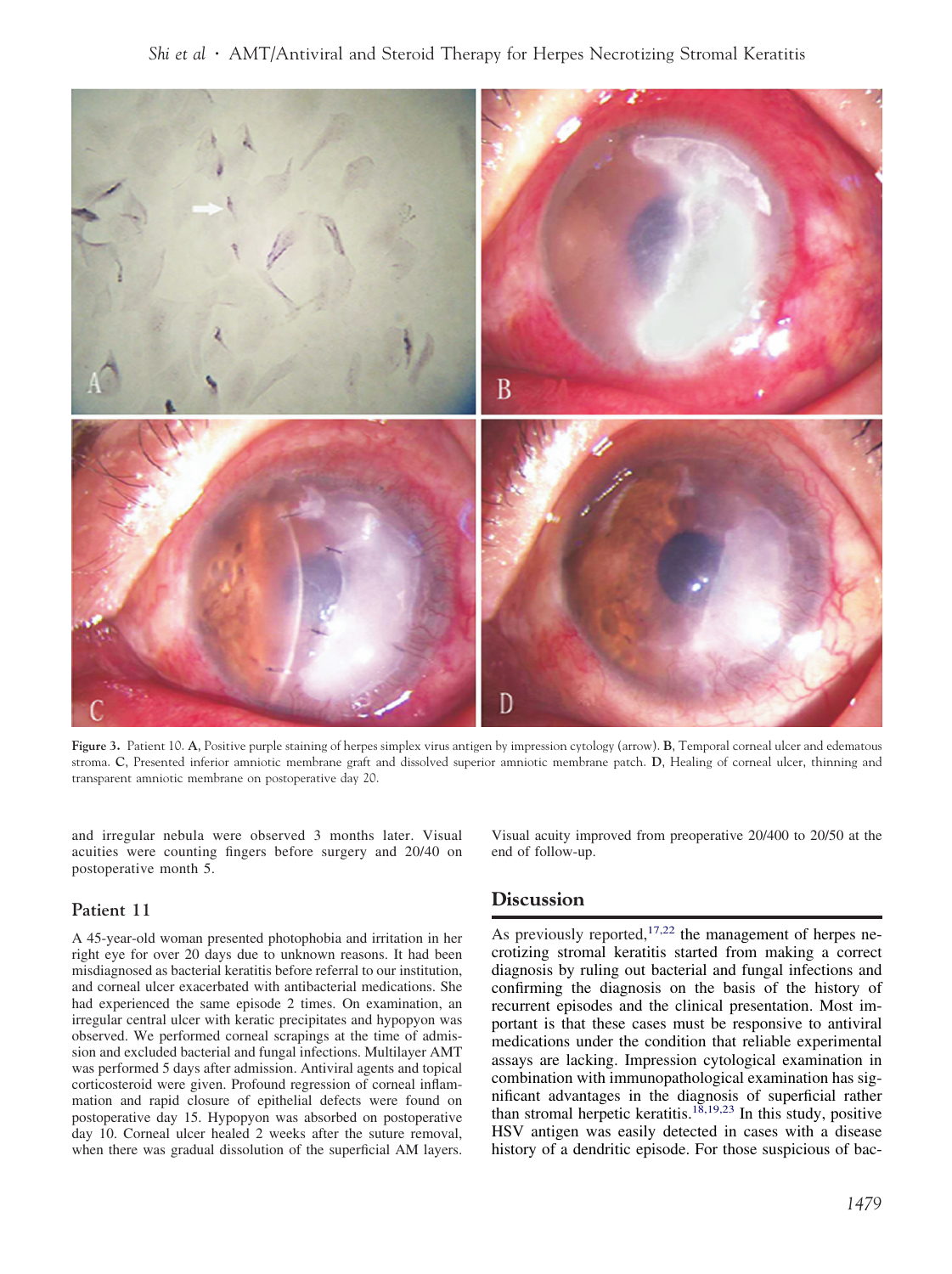<span id="page-4-0"></span>terial or superinfected HSV keratitis, appropriate antimicrobial drugs should be considered. In addition, more attention should be paid to debride the necrotizing tissue around and on the corneal ulcer base completely. Otherwise, replicating virus and severe local inflammatory response may lead to damage of the corneal basal membrane and disturb the normal repair process of epithelial cells. Multilayer AMT comprises an inferior graft, which covers the ulcerated sites and overlaps more than one layer to reconstruct corneal thickness, and a superior patch, which overlays the entire cornea. In the current series, an AM graft provided a healthy substrate, contributed to rapid epithelialization, and significantly reduced ocular inflammation. But for patients with a descemetocele, we would not recommend AMT, because amnion would dissolve or shed before healing of corneal perforation and could not produce a continuous basement effect for such corneal ulcers. Consequently, we propose that antiviral agents and corticosteroids are indispensable to the treatment of AMT for herpes necrotizing stromal keratitis.

Topical administration of corticosteroids can suppress the local immune response induced by virion and speed up the cessation of stromal edema. The Herpetic Eye Disease Study has demonstrated that topical corticosteroid was effective in reducing the persistence or progression of stromal inflammation and shortening the duration of herpes simplex stromal keratitis.<sup>[24](#page-5-0)</sup> However, one of the eligibility criteria for herpetic stromal disease is epithelial defect smaller than 1 mm of the involved eye. The fact indicated that all the cases were nonulcerative herpetic stromal keratitis. For ulcerative necrotizing stromal keratitis, by contrast, topical corticosteroids would lead to a high risk of corneal melting or perforation. An AM patch can form a useful barrier by overlying the surface of a corneal ulcer and can exclude ulcer aggravation for the further use of corticosteroids. Based on the appropriate timing and duration of administration in our series, we did not observe corticosteroids compromising wound healing.

Coupled with significant improvement of VA in the majority of cases, corneal ulcers rapidly healed within 1 month, and anatomical integrity was achieved. No necrosing stromal keratitis recurred, and corneal neovascularization was not frequently observed during the observation period. There was a report that ulcerative herpetic keratitis recurred after  $AMT$ ,<sup>[17](#page-5-0)</sup> but whether the cases were necrotizing or nonnecrotizing was unavailable. In addition, Meller and Tseng<sup>[25](#page-5-0)</sup> and Azuara-Blanco et al<sup>[26](#page-5-0)</sup> indicated that AM facilitated proliferation and differentiation of epithelial cells, maintained original epithelial phenotypes, and reduced scarring and inflammation in ocular disease. This indicated that AMT was a much better alternative than tectonic or optical corneal transplantation, for the latter faces a high risk of rejection if performed when the eye is severely inflamed. In this study, one eye had a final  $VA <$ 20/400 after the formation of leukoma due to deep central ulceration. Conversely, AMT restored a noninflamed ocular surface in the eye, which was crucial in enhancing the success of further optical corneal transplantation if needed in the future.

Presumably, AM has antiviral and antiinflammatory ef-

fects on viral disease. Paradowska et  $al^{27}$  $al^{27}$  $al^{27}$  reported that human placenta contained endogenous tumor necrosis factors and interferons, which possibly gave nonspecific antiviral immunity. Amniotic membrane may express cystatin E, a novel human cysteine proteinase inhibitor, to inhibit proteolytic cleavage required for viral replication including HSV-1.<sup>28-30</sup> Moreover, in a mouse model of HSV-1 stromal keratitis, AMT was effective in promoting corneal wound healing and reducing inflammation, which may be related to the reduced expression and activity of matrix metalloproteinases (MMP-8 and MMP-9) and increased expression of tissue inhibitors of matrix metalloproteinases (TIMP-1 and TIMP-2). $^{31,32}$  $^{31,32}$  $^{31,32}$  The antiviral properties of AM further confirm a promise of AMT for the treatment of herpes necrotizing stromal keratitis.

Although our series lacked a control group, the adjunctive use of antiviral and steroid therapy with AMT should be recommended in the treatment of herpes necrotizing stromal keratitis for its safety and efficacy. It helps to promote epithelialization of corneal defects, alleviate corneal scars, and restore useful VA. Patients with marked scars and visual impairment may get an opportunity for subsequent keratoplasty after such a treatment for the arrestment of inflammatory response and reduction of graft bed diameter.

# **References**

- 1. Liesegang TJ. Epidemiology of ocular herpes simplex: natural history in Rochester, Minn, 1950 through 1982. Arch Ophthalmol 1989;107:1160-5.
- 2. Brik D, Dunkel E, Pavan-Langston D. Herpetic keratitis: persistence of viral particles despite topical and systemic antiviral therapy. Report of two cases and review of the literature. Arch Ophthalmol 1993;111:522–7.
- 3. Jayaraman S, Heiligenhaus A, Rodriguez A, et al. Exacerbation of murine herpes simplex virus-mediated stromal keratitis by Th2 type T cells. J Immunol 1993;151:5777– 89.
- 4. Bauer D, Mrzyk S, van Rooijen N, et al. Macrophage-depletion influences the course of murine HSV-I keratitis. Curr Eye Res 2000;20:45–53.
- 5. Hao Y, Ma DH, Hwang DG, et al. Identification of antiangiogenic and antiinflammatory proteins in human amniotic membrane. Cornea 2000;19:348 –52.
- 6. Koizumi NJ, Inatomi TJ, Sotozono CJ, et al. Growth factor mRNA and protein in preserved human amniotic membrane. Curr Eye Res 2000;20:173–7.
- 7. Yang YN, Bauer D, Wasmuth S, et al. Matrix metalloproteinases (MMP-2 and 9) and tissue inhibitors of matrix metalloproteinases (TIMP-1 and 2) during the course of experimental necrotizing herpetic keratitis. Exp Eye Res 2003;77:227–37.
- 8. Tseng SC. Amniotic membrane transplantation for ocular surface reconstruction. Biosci Rep 2001;21:481–9.
- 9. Dua HS, Gomes JA, King AJ, Maharajan VS. The amniotic membrane in ophthalmology. Surv Ophthalmol 2004;49: 51–77.
- 10. Bouchard CS, John T. Amniotic membrane transplantation in the management of severe ocular surface disease: indications and outcomes. Ocul Surf 2004;2:201–11.
- 11. Tseng SC, Espana EM, Kawakita T, et al. How does amniotic membrane work? Ocul Surf 2004;2:177– 87.
- 12. Prabhasawat P, Tesavibul N, Komolsuradej W. Single and multilayer amniotic membrane transplantation for persistent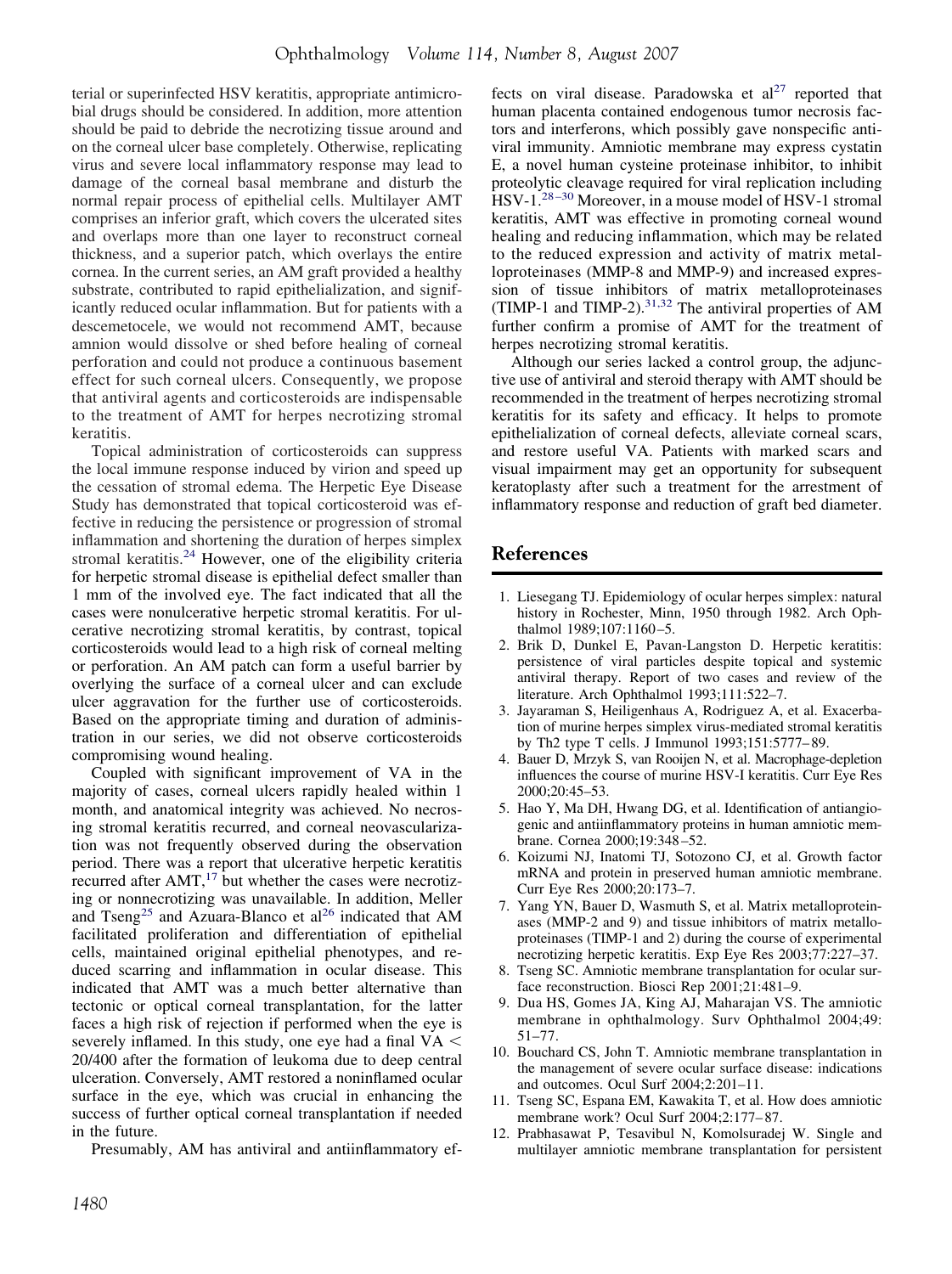<span id="page-5-0"></span>corneal epithelial defect with and without stromal thinning and perforation. Br J Ophthalmol 2001;85:1455– 63.

- 13. Rodriguez-Ares MT, Tourino R, Lopez-Valladares MJ, Gude F. Multilayer amniotic membrane transplantation in the treatment of corneal perforations. Cornea 2004;23:577– 83.
- 14. Chen HJ, Pires RT, Tseng SC. Amniotic membrane transplantation for severe neurotrophic corneal ulcers. Br J Ophthalmol 2000;84:826 –33.
- 15. Solomon A, Meller D, Prabhasawat P, et al. Amniotic membrane grafts for nontraumatic corneal perforations, descemetoceles, and deep ulcers. Ophthalmology 2002;109:694 –703.
- 16. Holland EJ, Schwartz GS. Classification of herpes simplex virus keratitis. Cornea 1999;18:144 –54.
- 17. Heiligenhaus A, Li H, Heranandez Galindo E, et al. Management of acute ulcerative and necrotising herpes simplex and zoster keratitis with amniotic membrane transplantation. Br J Ophthalmol 2003;87:1215–9.
- 18. Dunkel EC, Pavan-Langston D, Fitzpatrick K, Cukor G. Rapid detection of herpes simplex keratitis (HSV) antigen in human ocular infections. Curr Eye Res 1988;7:661-6.
- 19. Thiel MA, Bossart W, Bernauer W. Improved impression cytology techniques for the immunopathological diagnosis of superficial viral infections. Br J Ophthalmol 1997;81:984-8.
- 20. Lee S, Tseng SC. Amniotic membrane transplantation for persistent epithelial defects with ulceration. Am J Ophthalmol 1997;123:303–12.
- 21. Rosenberg ME, Tervo TM, Muller LJ, et al. In vivo confocal microscopy after herpes keratitis. Cornea 2002;21:265–9.
- 22. McLeod SD, Kolahdouz-Isfahani A, Rostamian K, et al. The role of smears, cultures, and antibiotic sensitivity testing in the management of suspected infectious keratitis. Ophthalmology 1996;103:23– 8.
- 23. Kowalski RP, Gordon YJ. Evaluation of immunologic tests for

the detection of ocular herpes simplex virus. Ophthalmology 1989;96:1583– 6.

- 24. Wilhelmus KR, Gee L, Hauck WW, et al. Herpetic Eye Disease Study: a controlled trial of topical corticosteroids for herpes simplex stromal keratitis. Ophthalmology 1994;101:1883-6.
- 25. Meller D, Tseng SC. Conjunctival epithelial cell differentiation on amniotic membrane. Invest Ophthalmol Vis Sci 1999; 40:878 – 86.
- 26. Azuara-Blanco A, Pillai CT, Dua HS. Amniotic membrane transplantation for ocular surface reconstruction. Br J Ophthalmol 1999;83:399 – 402.
- 27. Paradowska E, Blach-Olszewska Z, Sender J, Jaroz W. Antiviral nonspecific immunity of human placenta at term: possible role of endogenous tumor necrosis factors and interferons. J Interferon Cytokione Res 1996;16:941– 8.
- 28. Bjorck L, Grubb A, Kjellen L. Cystatin C, a human proteinase inhibitor, blocks replication of herpes simplex virus. J Virol 1990;64:941–3.
- 29. Korant BD, Brzin J, Turk V. Cystatin, a protein inhibitor of cysteine proteases alters viral protein cleavages in infected human cells. Biochem Biophys Res Commun 1985;127:  $1072 - 6.$
- 30. Ni J, Abrahamson M, Zhang M, et al. Cystatin E is a novel human cysteine proteinase inhibitor with structural resemblance to family 2 cystatins. J Biol Chem 1997;272:10853– 8.
- 31. Heiligenhaus A, Bauer D, Meller D, et al. Improvement of HSV-1 necrotizing keratitis with amniotic membrane transplantation. Invest Ophthalmol Vis Sci 2001;42:1969 –74.
- 32. Heiligenhaus A, Li HF, Yang Y, et al. Transplantation of amniotic membrane in murine herpes stromal keratitis modulates matrix metalloproteinases in the cornea. Invest Ophthalmol Vis Sci 2005;46:4079 – 85.